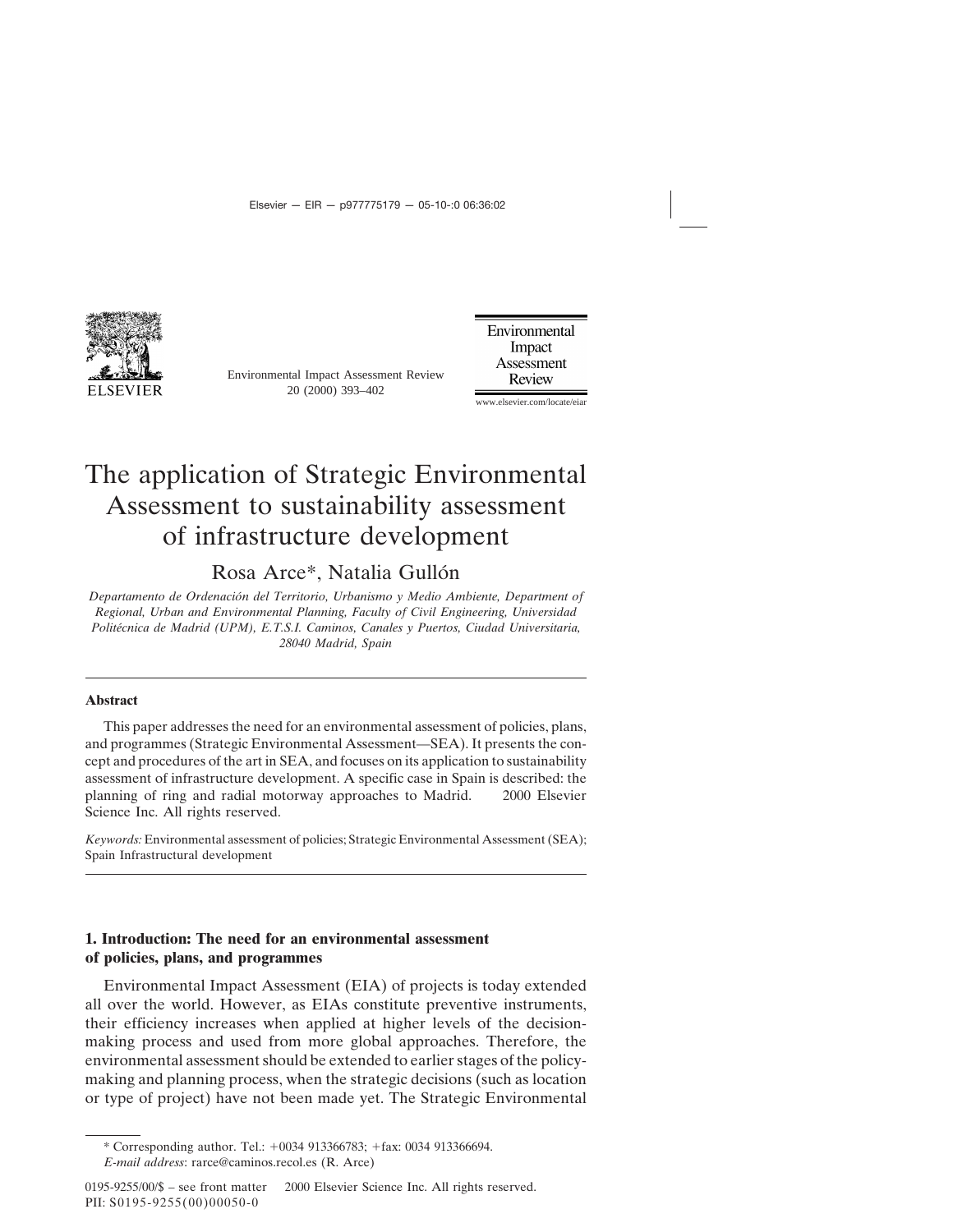Assessment (SEA) is the term used to describe the environmental assessment process for policies, plans, and programmes (PPPs) [2].

Moreover, individual projects have not only economic but also environmental, social, and political *impacts*that can be acceptable when considering an isolated project, but unacceptable when taking into account both the direct and indirect effects of projects, policies, and programmes acting in synergy. SEA provides the framework for the articulation of individual projects in a way that is coherent and respectful with the environmental, social, political, and economic conditions.

SEA contributes to a better planning and monitoring process and is a potential tool for *decision making*, as its more integrated assessment procedures improve the coordination between different impact assessments. SEAs should enable foresight and assist policy makers to design projects that maximize environmental, functional, economical, social, and political goals.

### **2. Concept of SEA and its contribution towards sustainability**

Strategic Environmental Assessment [7] is a systematic, on-going process for evaluating, at the earliest appropriate stage of publicly accountable decision making, the environmental quality and consequences of alternative visions and development intentions incorporated in policy, planning, or program initiatives, ensuring full integration of relevant biophysical, economic, social, and political considerations.

Actually, speaking of SEA is pretty vague, as the Environmental Assessment (EA) of plans is different from the EA of programmes, and both of them differ from the EA of policies, for the time being not considered by the European Union legislation.

SEA constitutes a potential tool for the articulation of individual projects into complementary design, implementation, and management to meet the idealistic goal of *development*, which improves social, quality of life, and environmental conditions in the present without compromising those in the future. SEAs increase the possibility of analyzing and proposing alternative solutions and incorporating sustainability criteria throughout the planning process, as they carry the principles of *sustainability* down from policies to individual projects.

The contribution of SEA towards sustainability stems from several points: (1) SEA ensures the consideration of environmental issues from the beginning of the decision-making process; (2) provides a framework for the chain of actions; (3) contributes to integrated policy making, planning, and programming; and (4) can detect potential environmental impacts at an early stage, even before the projects are designed.

At the level of planning, programming, and policy design, many decisions are taken. By developing SEAs, these decisions can be integrated into a